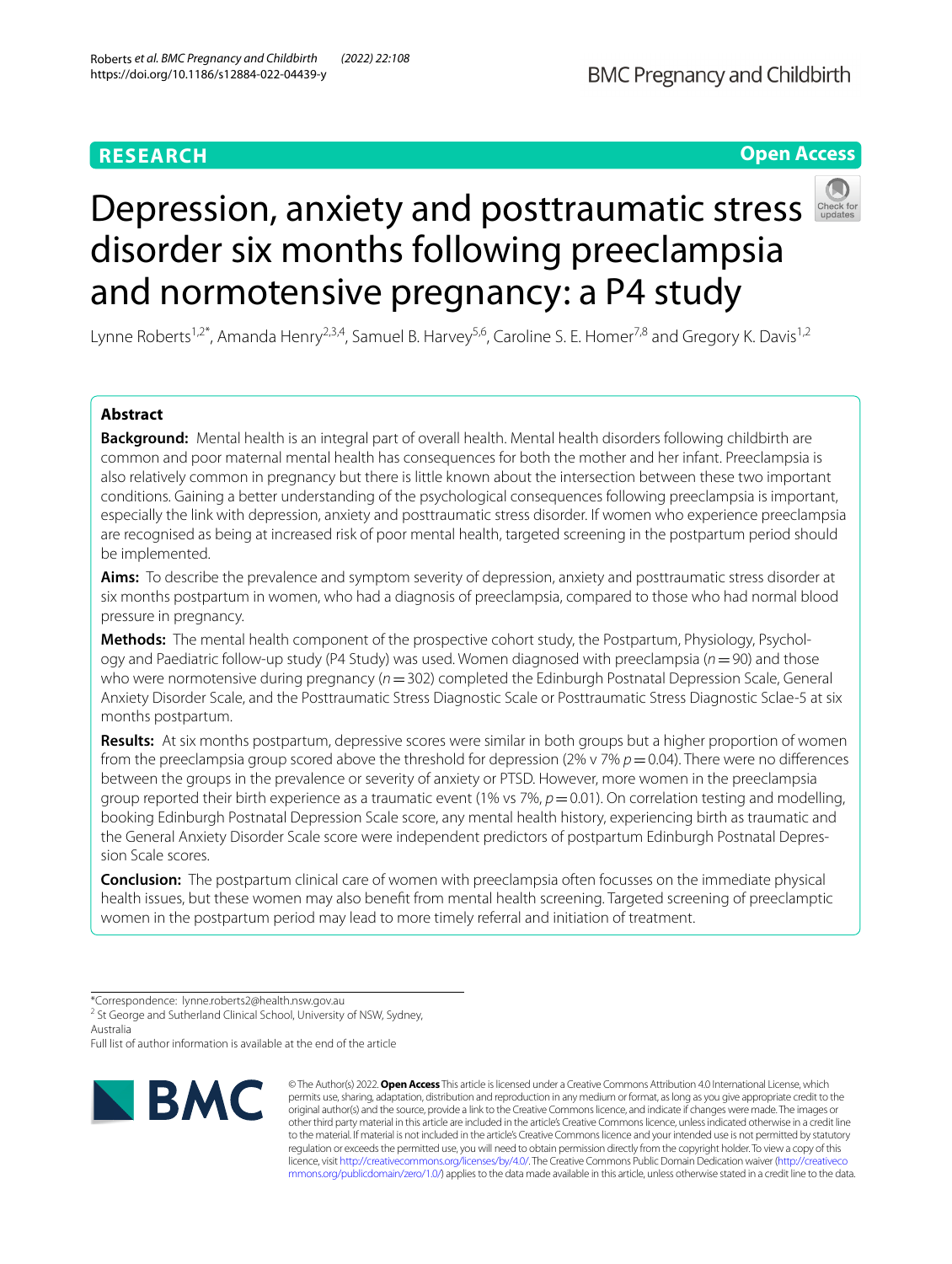**Trial registration:** Retrospectively registered on 18/11/2013 with the Australian and New Zealand Clinical Trials Registry. Registration Number: [ACTRN12613001260718](https://www.ctc.usyd.edu.au/our-work/specialist-areas/australian-new-zealand-clinical-trials-registry-anzctr/).

**Keywords:** Preeclampsia, Depression, Anxiety, Posttraumatic stress disorder, Mental health, Postpartum

# **Background**

Mental health is an integral part of overall health and is defned by the World Health Organization as a state of well-being where individuals realise their abilities, cope with the normal stress of life, work effectively, and are able to contribute to their community [[1\]](#page-7-0). Poor mental health can impact on all aspects of life, including work performance, carrying out everyday activities, relationships with family and friends and being a mother [\[1](#page-7-0)].

Pregnancy and childbirth is stressful and worrisome for many women [\[2](#page-7-1)] and mental health disorders following childbirth are common. Worldwide, one in seven women experience depression in the year following birth and one in fve experience anxiety, commonly in combination with depression, during the same period  $[3]$  $[3]$  $[3]$ . The global prevalence of postpartum posttraumatic stress disorder (PTSD) is less certain and has been reported as 1–2% [\[4](#page-7-3)]. However, a literature review on birth experience [\[5\]](#page-7-4) reported that 20–48% of women describe their birth as a traumatic event, meaning the true incidence of posttraumatic mental health disorder, including PTSD, could be much higher. For many women, pregnancy and childbirth is a complex experience and may lead to a life threatening situation for themselves and/or their baby [\[6](#page-7-5), [7\]](#page-7-6) which may elicit a variety of psychological responses [[8\]](#page-7-7). An example of such a pregnancy is one complicated by a hypertensive disorder.

Hypertensive disorders of pregnancy (HDP) occur in 5–10% of pregnancies [\[9](#page-7-8)] and are one of the leading causes of maternal and perinatal morbidity and mortality [[10\]](#page-7-9). One of the HDP is preeclampsia, a multi-system disorder with new-onset hypertension after 20 weeks gestation and evidence of involvement of at least one maternal organ system (renal, hepatic, haematological, neurological) and/or the unborn baby due to uteroplacental dysfunction (e.g. fetal growth restriction)  $[9, 11]$  $[9, 11]$  $[9, 11]$  $[9, 11]$  $[9, 11]$ . There are well documented long term physical health consequences for women following HDP such as cardiovascular disease (hypertension, stroke, ischaemic heart disease), kidney disease, and diabetes  $[12–16]$  $[12–16]$  $[12–16]$  $[12–16]$ , however little is known about women's mental health following this complication.

Previous studies into maternal mental health following HDP are inconclusive as they have shown mixed and conficting results, possibly due to their heterogeneity. One systematic review [[17](#page-8-1)] suggested that despite results being mixed, there appeared to be an association between preeclampsia and depression, no association with anxiety, and possibly a link to PTSD. Another systematic review specifcally investigating PTSD following pregnancy complications, [[18\]](#page-8-2) including but not limited to preeclampsia, suggested that there may be a link particularly when there are poor neonatal outcomes. A more recent literature review on the relationship between HDP and depression, anxiety and PTSD [\[19](#page-8-3)] concluded that results were conficting and inconsistent, and although some studies reported no signifcant association, there was a trend towards increased prevalence and symptom severity of depression, anxiety and PTSD following HDP, particularly following the more severe presentations of preeclampsia.

Gaining a better understanding of the psychological consequences of pregnancies complicated by preeclampsia is important for several reasons. Firstly, poor mental health can negatively impact maternal and infant health. In addition to the efect on a woman's emotional welfare and daily functioning, poor mental health may impair her nurturing ability and the formation of a relationship with her baby [\[20](#page-8-4)]. Secondly, long term and/or untreated poor maternal mental health have been associated with poor infant wellbeing, particularly with regard to behaviour and cognitive development [[21](#page-8-5)]. In severe cases, women with postpartum depression may commit suicide [[22](#page-8-6)] and in those women with psychotic illnesses, the risk of infanticide, though rare, must not be overlooked [\[22](#page-8-6)].

In the postpartum period, poor mental health is often undetected leading to a delay in, or a lack of, treatment [[23](#page-8-7)]. Guidelines emphasise the importance of implementing interventions targeting women displaying the early signs and symptoms of poor mental health  $[24-26]$  $[24-26]$  $[24-26]$ , however, many women who would benefit from intervention are not identifed in the postpartum period. Early intervention is critical for preventing or reducing the progress of poor mental health in the perinatal period [[23\]](#page-8-7). If women who experience preeclampsia are recognised as being at increased risk of poor mental health, targeted screening early in the postpartum period could lead to more timely referral and treatment initiation. The aim of this study was therefore to investigate the prevalence and symptom severity of depression, anxiety and PTSD at six months postpartum, in women who had a diagnosis of preeclampsia, compared to women who had normal blood pressure in pregnancy.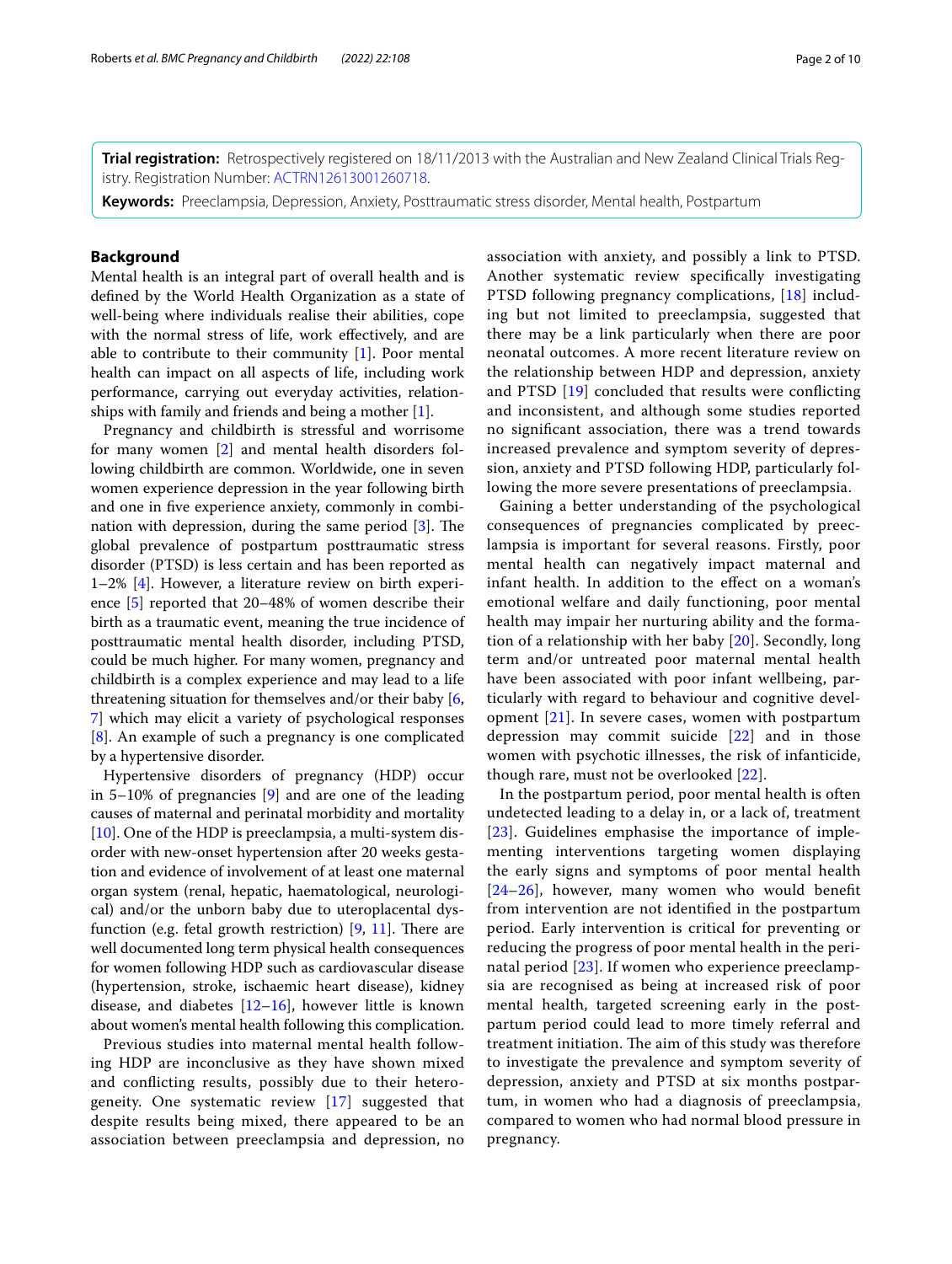# **Methods**

A component of the prospective cohort study, the Postpartum, Physiology, Psychology and Paediatric follow-up study (P4 Study) being undertaken at St George Hospital, a metropolitan teaching hospital located in southeast Sydney, Australia. The full methodology of the P4 study has been described previously  $[27]$ . The P4 Study was approved by the South East Sydney Local Health District (SESLHD) Human Research Ethics Committee (HREC ref no: 12/195) and Governance approval was obtained from SESLHD (SSA ref: 12/G/224). All study methods were carried out in accordance with the approved study protocol and regulations. Informed written consent was obtained from each woman at the six month study visit, prior to any study procedure taking place.

The study population consisted of women who gave birth between January 2013 and December 2018 and either had normal blood pressure during pregnancy, or were diagnosed with preeclampsia by specialist medical staff as per International Society for the Study of Hypertension in Pregnancy (ISSHP) guidelines, which incorporate non-proteinuric preeclampsia and include fetal growth restriction as potential diagnostic criteria [\[9](#page-7-8)]. At six months postpartum, demographic data were collected from the medical record along with pregnancy, labour and birth details. Mental health data were collected directly from the women at their six month P4 Study visit. Women completed a structured questionnaire that included three self-reporting instruments; the Edinburgh Postnatal Depression Scale (EPDS) [\[28\]](#page-8-11), the General Anxiety Disorder (GAD-7) Scale [\[29\]](#page-8-12), and the Posttraumatic Stress Disorder Scale (PDS) [[30\]](#page-8-13) or the PDS-5 [[31](#page-8-14)] to screen for depression, anxiety and PTSD. Each instrument was selected for reliability, validity and ease of use in the research setting.

#### **Edinburgh Postnatal Depression Scale (EPDS)**

The EPDS is a 10-item instrument  $[32]$  $[32]$ . Women were asked to select the most appropriate of four responses for each statement that best described how they had been feeling during the past seven days. Responses are scored from 0–3 with a possible total score of 0–30, higher scores signifying more depressive symptoms. A cut of score of greater than 12 was used as the threshold for signifcant symptoms. A moderate score of 10–12 was also compared between groups.

#### **General Anxiety Disorder 7 (GAD‑7) Scale**

The GAD-7 is used for screening and assessing the severity of generalised anxiety disorder (GAD) [[33–](#page-8-16)[35\]](#page-8-17). It comprises seven items that describe prominent features of generalised anxiety, such as, excessive worry and irritability. Responses are scored from 0–3 with a possible total score of 0-21. Cut off scores of 5, 10, and 15 represent mild, moderate and severe anxiety levels, respectively [[35,](#page-8-17) [36\]](#page-8-18). In this study, a score of 10 or greater was used as the threshold for signifcant symptoms.

#### **Posttraumatic stress Diagnostic Scale (PDS) and PDS‑5**

Two instruments were used to screen for PTSD. The initial instrument, the PDS [[37](#page-8-19)], was superseded in 2015 by the PDS-5 [\[38](#page-8-20)] to align with changes made to the diagnostic criteria for PTSD [[39\]](#page-8-21). Both instruments include a checklist of traumatic events followed by a scoring system on the PTSD symptoms the respondent had experienced. These instruments are not specifically designed to be used following childbirth, however, they can be used following exposure to any traumatic event by using the "other" category in the list of stressors [\[40\]](#page-8-22).

The two instruments varied in symptom clusters, scoring methods and possible total scores, making it difficult to unify the results. Therefore, total scores were converted to a percentage of the possible total score for each instrument (51 for the PDS and 80 for the PDS-5). The prevalence of signifcant PTSD symptoms was calculated from each PDS version; meeting every criteria A-F for the PDS and a score greater than 28 for the PDS-5.

If the score on any of the screening instruments met the cut off threshold, the woman was counselled, and if necessary a referral was made to either her general practitioner or the perinatal mental health service at the hospital for follow up. Referral was undertaken if she did not have existing mental health support, according to her preference, and with her consent.

#### **Statistical analysis**

Data analysis was undertaken using SPSS V26. Data were initially analysed descriptively. Data are presented as number (percentage) for proportions, as mean (standard deviation) for parametric data, and median (interquartile range) for non-parametric data. Comparisons were made between the normotensive and preeclampsia groups, with Chi-squared or Fisher's exact test for comparison of categorical variables and independent samples t-test or Mann–Whitney-U for comparison of parametric and non-parametric continuous and ordinal data. Spearman's correlation testing was used to explore associations between the major mental health outcomes (EPDS six months postpartum and GAD-7 score six months postpartum) with demographic characteristics, past history including mental health, and pregnancy and neonatal outcomes. Logistic regression modelling was then performed, (outcome variables were the six months postpartum EPDS and six months postpartum GAD-7) incorporating the major demographic factors known to infuence mental health (maternal age, parity,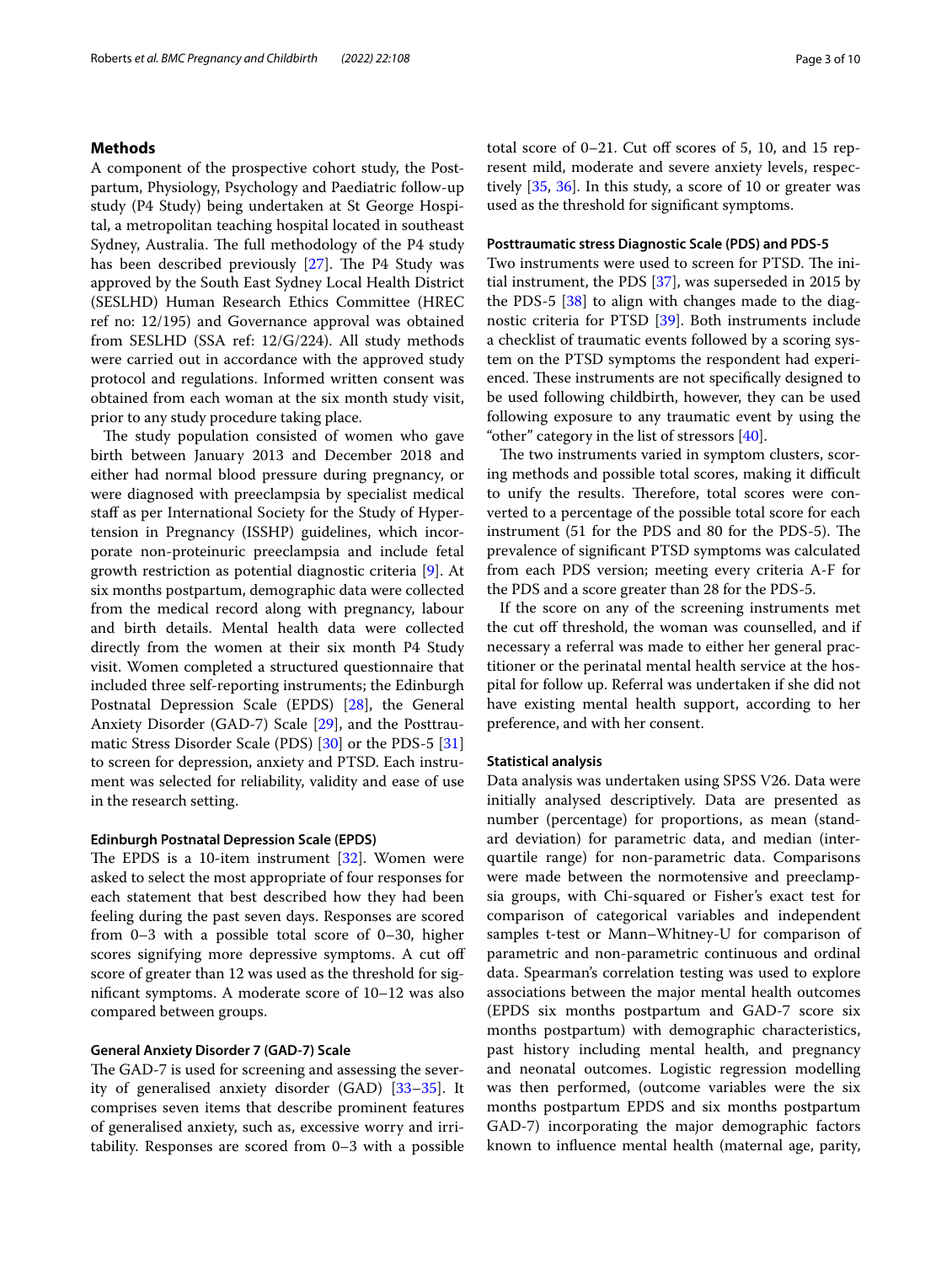BMI, relationship status), pregnancy outcome and early postpartum factors which may infuence mental health including preeclampsia, gestation at birth, maternal acute care admission, baby SCN/NICU admission, caesarean birth, and breastfeeding status at six months postpartum, and other markers of past or current mental health (traumatic birth, history of any mental health disorder, booking EPDS). Predictors were examined individually, in groups, and with forced entry to fnal model and use of bootstrapping.

A-priori power calculation was not performed, as the overall P4 study was powered on (a) producing a reference range for maternal blood pressure six months postpartum amongst normotensive pregnancy women (b) detecting diferences in the proportion of preeclamptic women outside reference range for blood pressure six months postpartum [[41\]](#page-8-23). For comparative tests, statistical significance was set at  $p$  value < 0.05. As this was an exploratory study, adjustment for multiple comparisons was not made.

## **Results**

A total of 392 women participated, 302 in the normotensive group and 90 in the preeclampsia group. Women attended their six month P4 Study visit at an average of 27 weeks postpartum (SD, 1.3).

Baseline characteristics of the participating women are summarised in Table [1](#page-3-0). Women in both groups were from similar ethnic backgrounds and the majority were in a relationship. The women in the preeclampsia group were slightly younger  $(p=0.02)$  and significantly more joined the study after having their first baby  $(p < 0.001)$ , compared to the normotensive group.

In keeping with their complicated pregnancies, women in the preeclampsia group experienced more intervention during labour and birth compared to women in the normotensive group (Table [2\)](#page-4-0). The mode of birth differed signifcantly; more normal vaginal births in the normotensive group, more caesarean births in the preeclampsia group. Following the birth, four women after normotensive pregnancy (1%) required admission to an acute care unit, all for postpartum haemorrhage management, compared with 25 (28%) from the preeclampsia group (monitoring of preeclampsia including magnesium sulphate infusion, blood pressure control, and postpartum haemorrhage). There were more preterm births  $\left( < 37 \text{ weeks} \right)$  in the preeclampsia group, with a signifcantly larger proportion of babies requiring admission to either the Special Care Nursery (SCN) or Neonatal Intensive Care Unit (NICU).

At six months postpartum, the full cohort (*N*=392) completed the EPDS and GAD-7, 383 completed the PDS or PDS-5 (293 normotensive, 90 preeclampsia)

#### <span id="page-3-0"></span>**Table 1** Demographic details by group

**Normotensive Group** *N*=**302 Preeclampsia Group** *N*=**90 p-value N % Mean (SD) or median (IQR) N % Mean (SD) or median (IQR)** Age (years) 33 (5) 32 (5) **0.02** First baby 151 50 66 73 **<0.001** Ethnicity -White 162 54 52 0.15 -Asian 18 20 22 18 20 -ATSI 2 0.7 2 2 2 -Polynesian 1 0.3 3 3 3 -European 12 14 14 14 15 12 -Other 28 9 9 9 10 Highest education -University degree 204 68 54 60 **0.04 0.04** -Trade-Certificate 70 23 36 32 36 -Secondary school 26 9 4 4 In a relationship 296 98 88 98 0.89 Booking EPDS score (*n*=282/80) **3** (1-5) 5 (2-7) **0.01** Booking EPDS > 12 7 3 5 6 0.15 History of mental health disorder  $65$  22 20 22 22 0.89

*ATSI* Aboriginal or Torres Strait Islander, *EPDS* Edinburgh Postnatal Depression Scale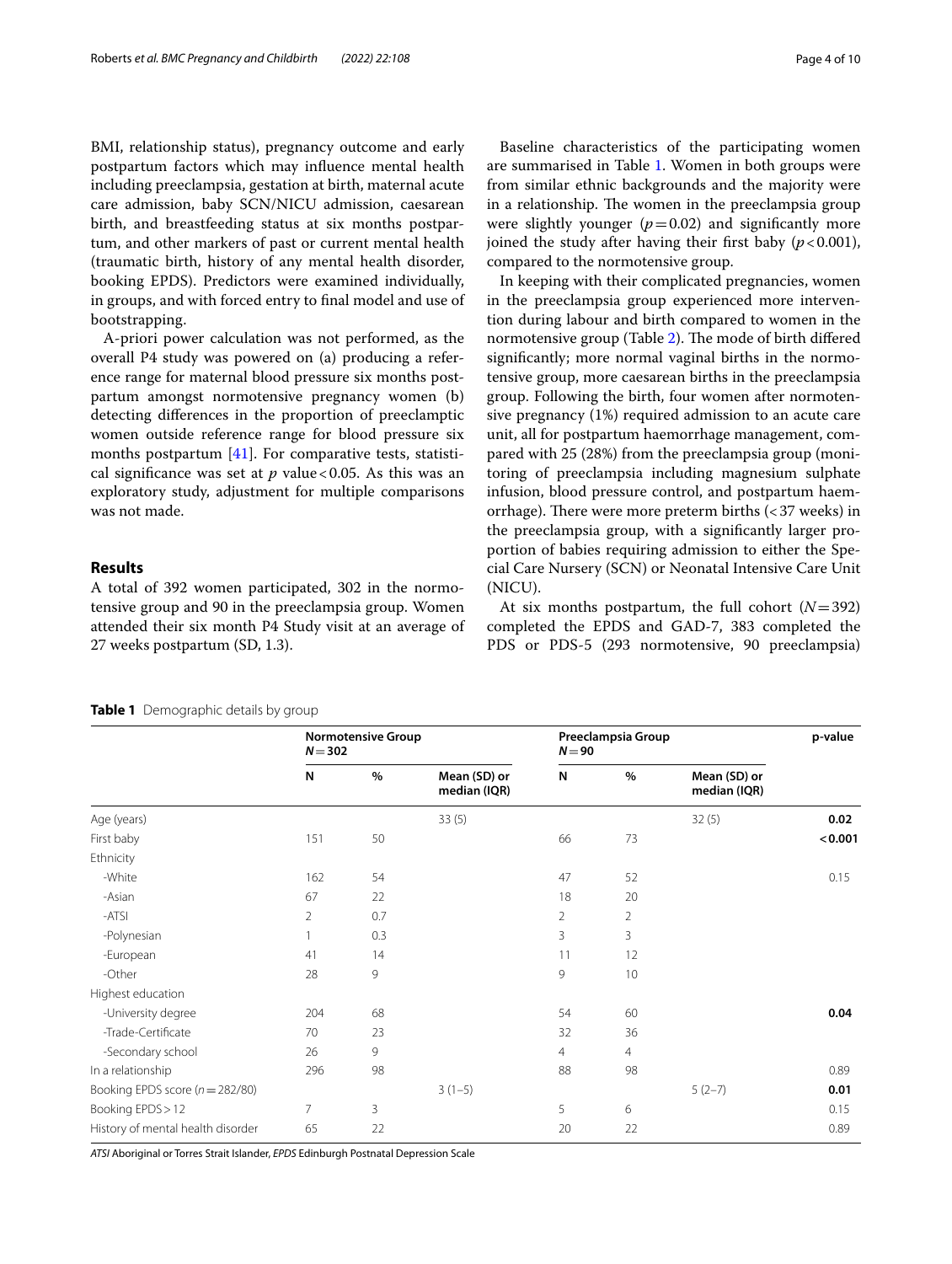<span id="page-4-0"></span>

|                                          | <b>Normotensive Group</b><br>$N = 302$ |                |           | Preeclampsia Group<br>$N = 90$ |      |           | p-value |
|------------------------------------------|----------------------------------------|----------------|-----------|--------------------------------|------|-----------|---------|
|                                          | N                                      | $\%$           | Mean (SD) | N                              | $\%$ | Mean (SD) |         |
| Gestation at birth (weeks)               |                                        |                | 39(2)     |                                |      | 37(3)     | < 0.001 |
| <32 weeks                                | $\overline{2}$                         | 1              |           | 4                              | 4    |           | 0.03    |
| 32-37 weeks                              | 17                                     | 6              |           | 26                             | 29   |           | < 0.001 |
| Labour                                   |                                        |                |           |                                |      |           | < 0.001 |
| - Spontaneous                            | 175                                    | 58             |           | 8                              | 9    |           |         |
| - Induction                              | 91                                     | 32             |           | 59                             | 65   |           |         |
| - No labour                              | 30                                     | 10             |           | 23                             | 26   |           |         |
| Mode of birth                            |                                        |                |           |                                |      |           | < 0.001 |
| - Normal Vaginal                         | 198                                    | 66             |           | 29                             | 32   |           |         |
| - Assisted Vaginal                       | 46                                     | 15             |           | 17                             | 19   |           |         |
| - Elective Caesarean Section             | 24                                     | $\,8\,$        |           | 9                              | 10   |           |         |
| - Emergency Caesarean section            | 34                                     | 11             |           | 35                             | 39   |           |         |
| Maternal postpartum acute care admission | $\overline{4}$                         | $\mathbf{1}$   |           | 25                             | 28   |           | < 0.001 |
| SCN admission                            | 39                                     | 13             |           | 48                             | 53   |           | < 0.001 |
| NICU admission                           | 6                                      | $\overline{2}$ |           | $\overline{7}$                 | 8    |           | 0.007   |
| Feeding at maternal postpartum discharge |                                        |                |           |                                |      |           | 0.006   |
| -Breast feeding/expressing               | 283                                    | 94             |           | 76                             | 84   |           |         |
| -Mixed AF/BF                             | 10                                     | 3              |           | 10                             | 11   |           |         |
| -Formula                                 | 9                                      | 3              |           | 3                              | 3    |           |         |
| Breast feeding at 6 months               |                                        |                |           |                                |      |           | < 0.001 |
| - No, didn't breast feed                 | 13                                     | $\overline{4}$ |           | 3                              | 3    |           |         |
| - No, stopped now                        | 43                                     | 14             |           | 32                             | 36   |           |         |
| - Yes, still breast feeding              | 246                                    | 82             |           | 55                             | 61   |           |         |
|                                          |                                        |                |           |                                |      |           |         |

*AF* artifcial feed, *BF* breast feed, *NICU* Neonatal Intensive Care Unit, *SCN* Special Care Nursery

(Table  $3$ ). The PDS was out of print/unavailable at study commencement, hence the frst nine recruited women (all normotensive) did not complete it. The prevalence and symptom severity for depression and anxiety were low and similar between the groups. The only statistically signifcant diference was a higher proportion of women after preeclampsia scoring greater than 12 on the EPDS  $(p=0.04)$ . For PTSD, although there was no difference in prevalence or symptom severity, a greater proportion of women in the preeclampsia group reported their birth as being a traumatic event  $(p=0.01)$ . There was no diference between groups in the number of women who sought help from their GP or who were referred for specialist mental health care at any time in the frst six months postpartum prior to their P4 Study visit.

The six month EPDS was most strongly correlated with six month GAD-7 score  $(r=0.65, p<0.001)$ . It was also signifcantly correlated with booking EPDS  $(r=0.46, p<0.001)$ , having any prior mental health history,  $(r=0.27, p<0.001)$  and meeting criteria for PTSD  $(r=0.16, p=0.002)$ . There were no significant correlations with any demographic or pregnancy and neonatal outcome factors, including preeclampsia status  $(r=0.08,$  $p=0.1$ ). For GAD-7, as well as strong, significant correlation with six month EPDS, GAD-7 score six months postpartum was correlated with booking EPDS  $(r=0.34,$  $p$  < 0.001), having any mental health history ( $r = 0.35$ ,  $p$ <0.001), and meeting criteria for PTSD ( $r$ =0.17,  $p=0.001$ ). The GAD-7 score was also not significantly correlated with demographic factors, pregnancy/neonatal outcome, or preeclampsia status.

The multivariate analysis confirmed the importance of the mental health factors noted on correlation testing, and minimal contribution of demographic, pregnancy/neonatal outcome, and maternal preeclampsia status to explaining variability in EPDS and GAD-7 scores. For the six month postpartum EPDS, booking EPDS, any maternal mental health history, GAD-7 at six months, and experience of traumatic birth explained 56.2% of variability (R2=0.562,  $p < 0.001$ ), with marginal improvement on addition of all variables including preeclampsia status to the fnal model, which explained 57.9% of variability. For GAD-7, the mental health variables alone explained 55% of variability,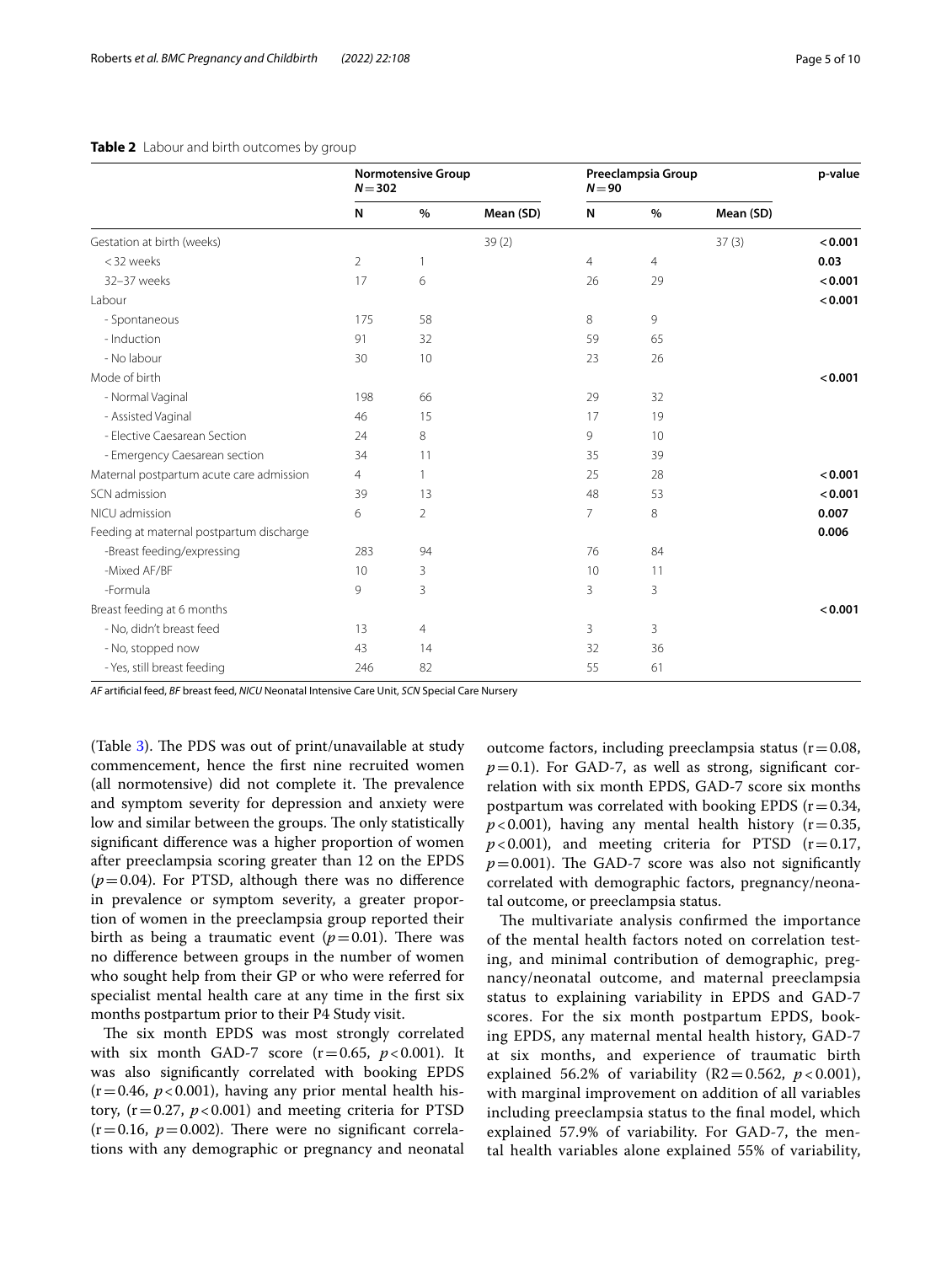#### <span id="page-5-0"></span>**Table 3** Mental health at 6 months postpartum by group

|                                                    | <b>Normotensive Group</b><br>$N = 302$ |                |                              | Preeclampsia Group<br>$N = 90$ |                |                              |                 |
|----------------------------------------------------|----------------------------------------|----------------|------------------------------|--------------------------------|----------------|------------------------------|-----------------|
|                                                    | N                                      | $\%$           | Mean (SD) or<br>median (IQR) | n                              | %              | Mean (SD) or<br>median (IQR) | <i>p</i> -value |
| Depression                                         |                                        |                |                              |                                |                |                              |                 |
| -EPDS score                                        |                                        |                | $3(2-6)$                     |                                |                | $4(2-7)$                     | 0.10            |
| $-EPDS > 12$                                       | 7                                      | $\overline{2}$ |                              | 6                              | 7              |                              | 0.04            |
| -EPDS 10-12                                        | 19                                     | 6              |                              | $\overline{4}$                 | $\overline{4}$ |                              | 0.51            |
| -EPDS 10 or higher                                 | 26                                     | 9              |                              | 10                             | 11             |                              | 0.47            |
| Anxiety                                            |                                        |                |                              |                                |                |                              |                 |
| -GAD-7 score                                       |                                        |                | $2(0-3)$                     |                                |                | $2(0-3)$                     | 0.25            |
| $-GAD-7 \geq 10$                                   | 9                                      | 3              |                              | 6                              | 7              |                              | 0.12            |
| $PTSD (n = 293/90)$                                |                                        |                |                              |                                |                |                              |                 |
| -Score as a %                                      |                                        |                | 7(11)                        |                                |                | 8(15)                        | 0.59            |
| -Met criteria                                      | 5                                      | $\overline{2}$ |                              | $\overline{2}$                 | $\overline{2}$ |                              | 0.75            |
| -Birth reported as traumatic event                 | 4                                      |                |                              | 6                              | 7              |                              | 0.01            |
| Seen GP re mental health prior to P4 visit         | 15                                     | 5              |                              | 7                              | 8              |                              | 0.31            |
| Specialist/psychologist referral prior to P4 visit | 17                                     | 6              |                              | 6                              | 7              |                              | 0.71            |

*EPDS* Edinburgh Postnatal Depression Scale, *GAD-7* General Anxiety Disorder Scale, *GP* General Practitioner, *PTSD* Posttraumatic Stress Disorder

and the final model 56.9% of variability  $(R2=0.569)$ ,  $p < 0.001$ ).

## **Discussion**

This study focused on the mental health disorders depression, anxiety and PTSD in women who experienced preeclampsia and those who were normotensive in pregnancy. As expected, women in the preeclampsia group had more intervention during the labour and birth, gave birth at an earlier gestation, and required more postpartum acute care admissions and their babies required more nursery admissions. These are all characteristic of pregnancies complicated by preeclampsia [\[42](#page-8-24)]. Unsurprisingly, women who experienced preeclampsia were more likely to describe their birthing experience as traumatic. Importantly, this study has been able to demonstrate that this did not translate into increased rates of PTSD six months after the birth. Experiencing preeclampsia during pregnancy did increase women's rate of postpartum depression  $(p=0.043)$  however after adjustment in a multivariate analysis, there were no signifcant correlations with any demographic or pregnancy and neonatal outcome factors, including preeclampsia status, but was correlated with the pregnancy booking EPDS and having a prior mental health disorder. These results have important implications for maternity care providers managing preeclampsia in pregnancy and for interventions aimed at identifying women at high risk of postpartum mental health problems.

Previous studies have reported the prevalence of depression in women following HDP to range from 7 to 39% [[43–](#page-8-25)[47](#page-8-26)]. In addition, some studies have shown that the prevalence of depression increased in line with an increase in the severity of preeclampsia symptoms [[43](#page-8-25), [45\]](#page-8-27), others suggesting that preterm birth, where the baby requires nursery admission, increases the prevalence of depression, not the experience of preeclampsia [[48\]](#page-8-28). In our study, the prevalence of depression following preeclampsia was reported at 7% which is on the low level of that previously reported, but signifcantly higher than that reported by the normotensive group  $(2%)$ . This may be explained by diferences in the study population characteristics, particularly the severity of the preeclampsia symptoms and gestation at birth. The majority of women in this study experienced later onset preeclampsia as it is protocol at the study site to transfer women to a tertiary centre if birth is expected prior to 32 weeks gestation.

Women who were high risk of developing postpartum depression were recognised as those who had preeclampsia, a higher score on the early pregnancy booking EPDS and a history of any mental health disorder. This is in line with several researchers who have reported that having a mental health disorder before pregnancy is an important risk factor for perinatal depression [[49\]](#page-8-29). In contrast to other studies [\[17](#page-8-1), [19](#page-8-3)], we found minimal contribution of demographic, pregnancy and neonatal outcomes to explaining the higher EPDS in the preeclampsia group.

As with depression, this study found a low prevalence of anxiety and PTSD in both the overall cohort and the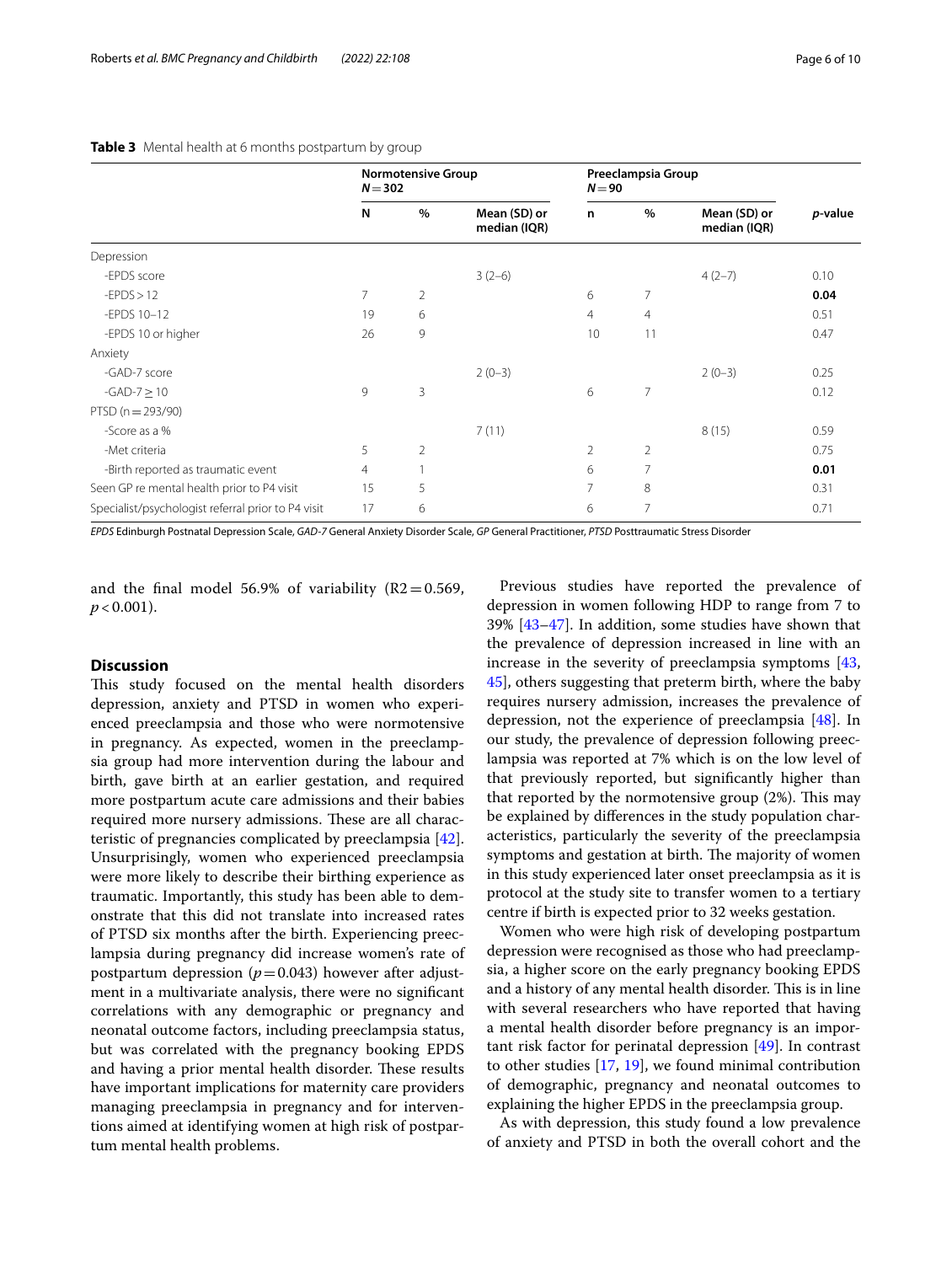preeclampsia group, compared to that reported in the literature. The prevalence of general anxiety disorder has been reported at 10% [\[50\]](#page-8-30) to 13% [\[51](#page-8-31)] in the six month postpartum population and 26–31% following preeclampsia [[44,](#page-8-32) [52](#page-8-33)]. A systematic review and meta-analysis [[53\]](#page-8-34), reported a PTSD prevalence of 4.9% at six months postpartum in the general population, and 16.6% at six months postpartum in women from a high-risk pregnancy group which included, but was not limited to, preeclampsia. The low prevalence of anxiety and PTSD in our study may be due to the characteristics of the study cohort or they could be attributed to the timing of the assessment.

Having a preterm birth has been associated with increased anxiety [\[54,](#page-8-35) [55](#page-8-36)] so it could be argued that the prevalence of anxiety would have been higher in this study if the very preterm gestations had been included. A qualitative study regarding birth experience following preeclampsia [\[55](#page-8-36)] suggested that most women voice worry and anxiety following a preeclampsia diagnosis. However, by the six month postpartum stage this worry dissipates as most women make signifcant adjustments to parenthood and feel reassured by their health and their baby's health, over time. This concept of transient anxiety following preeclampsia has been reported in another study [\[56](#page-8-37)] where signifcant improvement in screening instrument scores was found over time for all women except for those whose infant had major morbidity.

One of the difficulties of measuring PTSD is that the perception of a traumatic birth varies between women, is subjective and therefore can be difficult to define [[5\]](#page-7-4). Some research reports a difference in PTSD prevalence between women who gave birth preterm and term, with or without preeclampsia, [[48](#page-8-28), [54\]](#page-8-35), suggesting that the consequences of a preterm birth led to the symptoms of PTSD, rather than the preeclampsia. Other researchers have suggested that a traumatic birth experience stems from the woman's observation of her treatment, complications including risks to her baby, and her perception of her choice and control over medical procedures [\[57,](#page-9-0) [58](#page-9-1)]. In our study there was no difference detected between the groups regarding women who scored above the threshold for probable PTSD. This is in contrast to studies included in a systematic review and meta-analysis [[53](#page-8-34)] that reported higher rates of PTSD in women following HDP compared to women who were normotensive in pregnancy. It is possible that the women in the preeclampsia group had some protection from PTSD because of the collaborative continuity of care they received, but stressful situations which are not modifiable due to the nature of PE, may have contributed to some PTSD symptoms. This may explain why there were more reports of a traumatic birth from women in the preeclampsia group and why several women from this group reported symptoms of PTSD but did not meet the threshold for diagnosis.

Overall, this study did not show a statistically signifcant diference between the preeclampsia and normotensive groups in all areas of mental health studied except for a small diference in the proportion of women who scored above the threshold on the EDPS. However, the women in the preeclampsia group had a higher mean score on all the screening instruments, more met the threshold for anxiety and more reported their birth as a traumatic event. These results, although not statistically signifcant, are clinically important and there is a case for routine mental health screening in the postpartum period following preeclampsia, especially for those women who score high on the booking EPDS and/or have a history of poor mental health. This would facilitate early recognition of poor mental health, and early initiation of support and referral.

Strengths of this study include the prospective design, the use of validated screening instruments (EPDS, GAD-7, PDS and PDS-5) that have been proven to be accurate in the research setting compared to clinical interview and assessment, and the avoidance of some recall bias by collecting accurate data directly from the woman's medical record. The diagnosis of preeclampsia was made, and subsequent clinical care was based on ISSHP guidelines and protocols leading to a consistent and accurate diagnosis and clinical management. Limitations include the women who volunteered to participate in the P4 Study were more likely to be in good mental health, more motivated and health literate compared to the general population which may have afected the results, there is little data from women who experienced preeclampsia less than 32 weeks gestation and a lack of data from women who gave birth less than 30 weeks gestation. Including these women may have given diferent results. Using two diferent versions of the PDS scale may have afected the results with 42% of the cohort completing the PDS (38% of the preeclampsia group and 43% of the normotensive group), the remaining completing the PDS-5. The timing of the follow-up may have missed capturing some postpartum mental health consequences. We may have missed changes in early distress as these may have resolved by six months postpartum and delayed distressed would have been missed if it occurred after six months. Lastly, women diagnosed with PE at the study site are cared for by a multidisciplinary continuity of care model which may have offered some protection from mental health symptoms.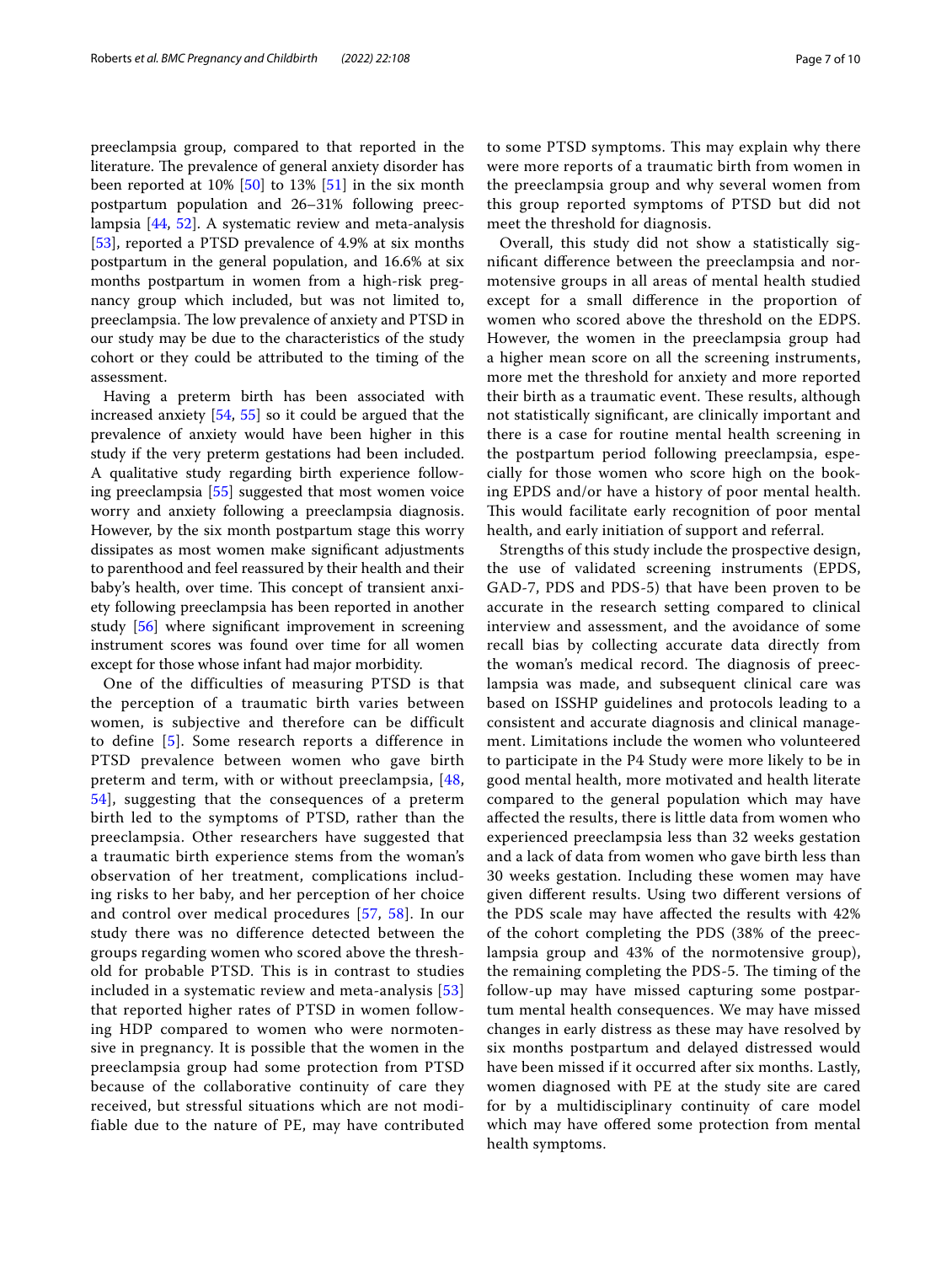# **Conclusion**

Women who experienced preeclampsia in their pregnancy reported low, and not signifcantly diferent anxiety and PTSD prevalence and symptom severity at six months postpartum compared to women who were normotensive during pregnancy. Signifcantly more women in the preeclampsia group met the threshold score for depression compared to the normotensive group. Having a history of a prior mental health disorder and a higher booking EPDS score were predictors of postpartum depression. The care of women with preeclampsia often focusses on the immediate physical health issues, but they may also beneft from mental health screening. Targeted screening of these women early in the postpartum period may be useful, particularly for those with a mental health history and/or high booking EPDS score, and lead to timelier referral and treatment initiation.

#### **Abbreviations**

ATSI: Aboriginal or Torres Strait Islander; EPDS: Edinburgh Postnatal Depression Scale; GAD-7: General Anxiety Disorder 7 Scale; GP: General Practitioner; HDP: Hypertensive Disorders of Pregnancy; ISSHP: International Society for the Study of Hypertension in Pregnancy; P4: Postpartum Physiology, Psychology and Paediatric follow up Study; PDS: Posttraumatic stress Diagnostic Scale; PDS-5: Posttraumatic stress Diagnostic Scale – 5; PTSD: Posttraumatic Stress Disorder.

#### **Acknowledgements**

We gratefully acknowledge all the women who participated in the P4 Study and the following students for their assistance with the six month stage of the P4 Study: Gemma Bylos, Rose Kennedy, Annie Lu, Sarah McLennan, Melissa Ojurovic, Sai Sankare Siritharan, Sathia Sushil, Jaime Worboys, Amanda Yao and Lily Xu.

#### **Authors' contributions**

GD, principal investigator of the P4 Study, was involved in the study design and supervision of all study operations, SH advised on mental health screening instrument selection and analysis. LR coordinated the P4 Study and collected the data. AH performed the statistical analyses and interpretation. CH contributed to the design of the study and instrument selection. LR wrote the main manuscript text and all authors contributed to the drafts and revisions of the manuscript and all read and approved the fnal version.

#### **Funding**

The P4 Study has received funding from the St George and Sutherland Medical Research Foundation and philanthropic donations from Emeritus Professor Richard Henry. Neither of the funding bodies have contributed to the design of the study and collection, analysis and interpretation of data and in writing the manuscript.

#### **Availability of data and materials**

The datasets generated and/or analysed during the current study are not publicly available due to limitations of ethical approval involving the patient data and anonymity but are available from the corresponding author on reasonable request.

## **Declarations**

#### **Ethics approval and consent to participate**

The P4 Study was approved by the South East Sydney Local Health District (SESLHD) Human Research Ethics Committee (HREC ref no: 12/195) and Governance approval was obtained from SESLHD (SSA ref: 12/G/224). All participating women were provided with the approved invitation, Participant Information Sheet and Consent Form (PISCF) and given time to ask questions before providing written consent. Consent was obtained from each participating woman at the six month study visit prior to any study procedure taking place. All study methods and procedures were performed in accordance with the relevant guidelines and regulations, in accordance with the approved study protocol. The P4 Study was retrospectively registered in the Australian and New Zealand Clinical Trials Registry Number: ACTRN12613001260718.

#### **Consent for publication**

Not applicable

#### **Competing interests**

Professor Amanda Henry is an Associate Member of the editorial board of this journal. Professor Amanda Henry is also a co-author of the submitted paper. However, to avoid any perception or reality of confict of interest, Prof Amanda Henry will not participate in any part of the allocation and actual peer review process. The other authors declare that they have no competing interests.

#### **Author details**

<sup>1</sup>Women's and Children's Health, St George Hospital, Sydney, Australia. <sup>2</sup>St George and Sutherland Clinical School, University of NSW, Sydney, Australia. 3 <sup>3</sup> School of Women's and Children's Health, UNSW Medicine, University of NSW, Sydney, Australia. <sup>4</sup>The George Institute, Sydney, Australia. <sup>5</sup>The Black Dog Research Institute, Sydney, Australia. <sup>6</sup> Faculty of Medicine, University of NSW, Sydney, Australia.<sup>7</sup> Burnet Institute, Maternal, Child and Adolescent Health Program, Melbourne, Australia. <sup>8</sup> Faculty of Health, University of Technology Sydney, Sydney, Australia.

#### Received: 29 October 2021 Accepted: 28 January 2022 Published online: 07 February 2022

#### **References**

- <span id="page-7-0"></span>1. World Health Organisation. The global health observatory. Mental health 2021 Available from: [https://www.who.int/data/gho/data/themes/](https://www.who.int/data/gho/data/themes/mental-health) [mental-health](https://www.who.int/data/gho/data/themes/mental-health).
- <span id="page-7-1"></span>2. Fairbrother N, Janssen P, Antony MM, Tucker E, Young AH. Perinatal anxiety disorder prevalence and incidence. J Afect Disord. 2016;200:148–55.
- <span id="page-7-2"></span>Austin MP, Hadzi-Pavlovic D, Priest SR, Reilly N, Wilhelm K, Saint K, et al. Depressive and anxiety disorders in the postpartum period: how prevalent are they and can we improve their detection? Arch Womens Ment Health. 2010;13(5):395–401.
- <span id="page-7-3"></span>4. Ayers S, Pickering AD. Do women get posttraumatic stress disorder as a result of childbirth? A prospective study of incidence Birth. 2001;28(2):111–8.
- <span id="page-7-4"></span>5. Simpson M, Catling C. Understanding psychological traumatic birth experiences: a literature review. Women and Birth. 2016;29(3):203–7.
- <span id="page-7-5"></span>6. Furuta M, Sandall J, Cooper D, Bick D. The relationship between severe maternal morbidity and psychological health symptoms at 6–8 weeks postpartum: a prospective cohort study in one English maternity unit. BMC Pregnancy Childbirth. 2014;14(1):133.
- <span id="page-7-6"></span>7. Lowdermilk D, Perry S, Cashion M. Maternity Nursing. 8th Edition: Mosby; 2013. ISBN: 9780323293693.
- <span id="page-7-7"></span>8. Borg Cunen N, McNeill J, Murray K. A systematic review of midwife-led interventions to address post partum post-traumatic stress. Midwifery. 2014;30(2):170–84.
- <span id="page-7-8"></span>9. Brown MA, Magee LA, Kenny LC, Karumanchi SA, McCarthy FP, Saito S, et al. Hypertensive disorders of pregnancy: ISSHP classifcation, diagnosis, and management recommendations for international practice. Hypertension. 2018;72(1):24–43.
- <span id="page-7-9"></span>10. Gillon TE, Pels A, von Dadelszen P, MacDonell K, Magee LA. Hypertensive disorders of pregnancy: a systematic review of international clinical practice guidelines. PLoS One. 2014;9(12):e113715.
- <span id="page-7-10"></span>11. Lowe SA, Bowyer L, Lust K, McMahon LP, Morton M, North RA, et al. SOMANZ guidelines for the management of hypertensive disorders of pregnancy 2014. Aust N Z J Obstet Gynaecol. 2015;55(5):e1-29.
- <span id="page-7-11"></span>12. Arnott C, Nelson M, Alfaro Ramirez M, Hyett J, Gale M, Henry A, et al. Maternal cardiovascular risk after hypertensive disorder of pregnancy. Heart. 2020;106(24):1927–33.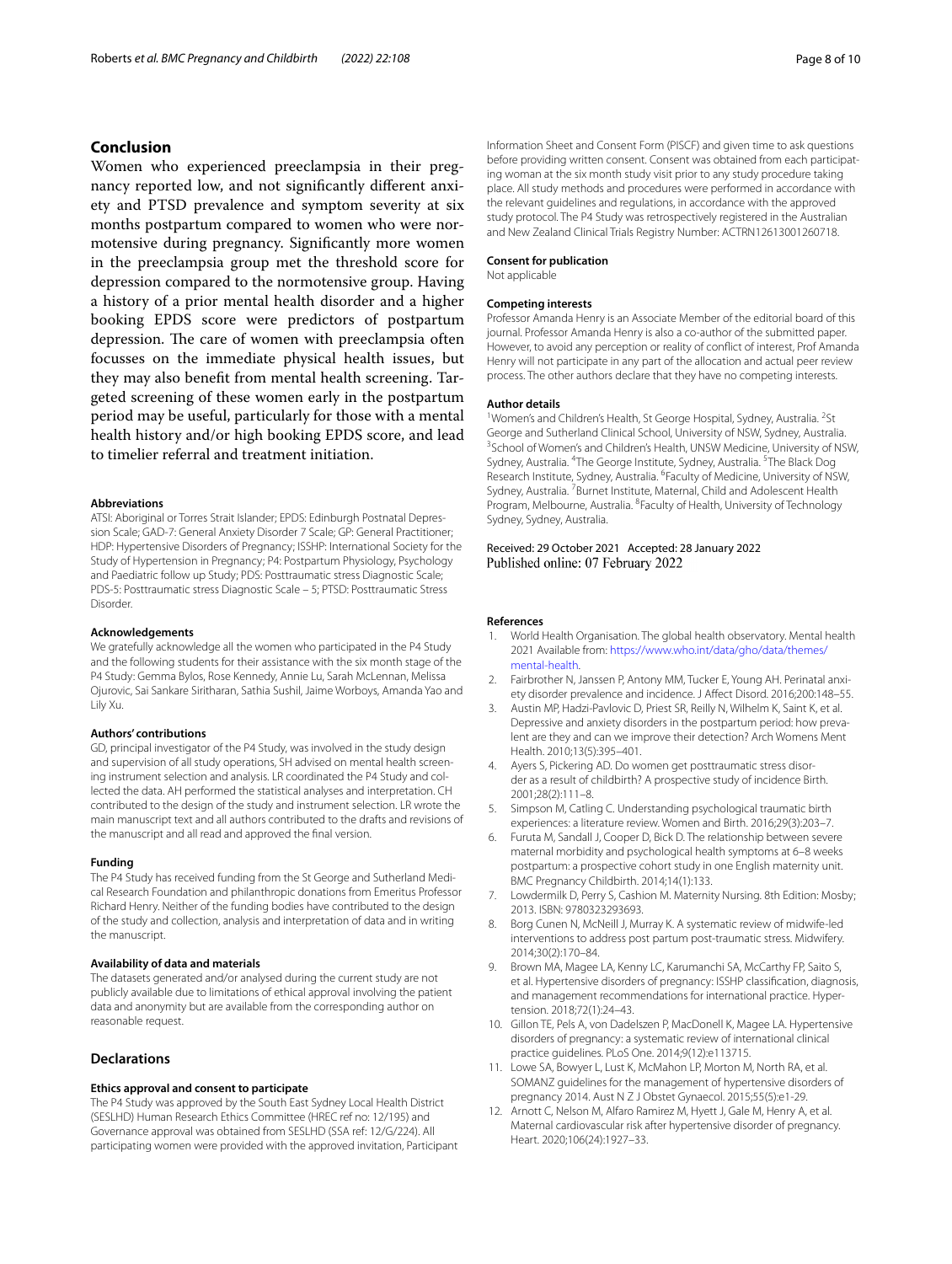- 13. Dall'Asta A, D'Antonio F, Saccone G, Buca D, Mastantuoni E, Liberati M, et al. Cardiovascular events following pregnancy complicated by pre-eclampsia with emphasis on comparison between early- and lateonset forms: systematic review and meta-analysis. Ultrasound Obstet Gynecol. 2021;57(5):698–709.
- 14. Davis GK, Henry A, Arnott C, Brown MA. The long-term cardiovascular impact of hypertension in pregnancy - a missed opportunity. Aust N Z J Obstet Gynaecol. 2021;61(3):474–7.
- 15. Giorgione V, Ridder A, Kalafat E, Khalil A, Thilaganathan B. Incidence of postpartum hypertension within 2 years of a pregnancy complicated by pre-eclampsia: a systematic review and meta-analysis. BJOG. 2021;128(3):495–503.
- <span id="page-8-0"></span>16 Wu P, Haththotuwa R, Kwok CS, Babu A, Kotronias RA, Rushton C, et al. Preeclampsia and Future Cardiovascular Health: A Systematic Review and Meta-Analysis. Circ Cardiovasc Qual Outcomes. 2017;10(2):e003497.
- <span id="page-8-1"></span>17. Delahaije DH, Dirksen CD, Peeters LL, Smits LJ. Anxiety and depression following preeclampsia or hemolysis, elevated liver enzymes, and low platelets syndrome .A systematic review. Acta Obstet Gynecol Scand. 2013;92(7):746–61.
- <span id="page-8-2"></span>18. Furuta M, Sandall J, Bick D. A systematic review of the relationship between severe maternal morbidity and post-traumatic stress disorder. BMC Pregnancy Childbirth. 2012;12:125.
- <span id="page-8-3"></span>19. Roberts L, Davis GK, Homer CSE. Depression, anxiety, and post-traumatic stress disorder following a hypertensive disorder of pregnancy: a narrative literature review. Front Cardiovasc Med. 2019;6:147.
- <span id="page-8-4"></span>20. Brockington I, Butterworth R, Glangeaud-Freudenthal N. An international position paper on mother-infant (perinatal) mental health, with guidelines for clinical practice. Arch Womens Ment Health. 2017;20(1):113–20.
- <span id="page-8-5"></span>21. Beck CT. Predictors of postpartum depression: an update. Nurs Res. 2001;50(5):275–85.
- <span id="page-8-6"></span>22. World Health Organisation. Mental Health and Substance Use 2021. [https://www.who.int/teams/mental-health-and-substance-use/mater](https://www.who.int/teams/mental-health-and-substance-use/maternal-mental-health) [nal-mental-health](https://www.who.int/teams/mental-health-and-substance-use/maternal-mental-health).
- <span id="page-8-7"></span>23. Austin M-P, Highet N, the Expert Working Group. Mental Health Care in the Perinatal Period: Australian Clinical Practice Guideline. In: Excellence. CoP, editor. Melbourne: Centre of Perinatal Excellence; 2017.
- <span id="page-8-8"></span>24. Australian Government. National Standards for Mental Health Services. Barton, ACT2010. [https://www.health.gov.au/sites/default/fles/docum](https://www.health.gov.au/sites/default/files/documents/2021/04/national-standards-for-mental-health-services-2010-and-implementation-guidelines-national-standards-for-mental-health-services-2010.pdf) [ents/2021/04/national-standards-for-mental-health-services-2010-and](https://www.health.gov.au/sites/default/files/documents/2021/04/national-standards-for-mental-health-services-2010-and-implementation-guidelines-national-standards-for-mental-health-services-2010.pdf)[implementation-guidelines-national-standards-for-mental-health-servi](https://www.health.gov.au/sites/default/files/documents/2021/04/national-standards-for-mental-health-services-2010-and-implementation-guidelines-national-standards-for-mental-health-services-2010.pdf) [ces-2010.pdf](https://www.health.gov.au/sites/default/files/documents/2021/04/national-standards-for-mental-health-services-2010-and-implementation-guidelines-national-standards-for-mental-health-services-2010.pdf)
- 25. NHS England. NHS Mental Health Implementation Plan 2019/20 2023/24. [https://www.longtermplan.nhs.uk/wp-content/uploads/](https://www.longtermplan.nhs.uk/wp-content/uploads/2019/07/nhs-mental-health-implementation-plan-2019-20-2023-24.pdf2019) [2019/07/nhs-mental-health-implementation-plan-2019-20-2023-24.](https://www.longtermplan.nhs.uk/wp-content/uploads/2019/07/nhs-mental-health-implementation-plan-2019-20-2023-24.pdf2019) [pdf2019](https://www.longtermplan.nhs.uk/wp-content/uploads/2019/07/nhs-mental-health-implementation-plan-2019-20-2023-24.pdf2019).
- <span id="page-8-9"></span>26. World Health Organisation. Millennium Development Goal 5 – Improving maternal mental health 2008 [Available from: [https://www.who.int/](https://www.who.int/mental_health/prevention/suicide/Perinatal_depression_mmh_final.pdf) [mental\\_health/prevention/suicide/Perinatal\\_depression\\_mmh\\_fnal.](https://www.who.int/mental_health/prevention/suicide/Perinatal_depression_mmh_final.pdf) [pdf.](https://www.who.int/mental_health/prevention/suicide/Perinatal_depression_mmh_final.pdf)
- <span id="page-8-10"></span>27. Davis GK, Roberts L, Mangos G, Henry A, Pettit F, O'Sullivan A, et al. Postpartum physiology, psychology and paediatric follow up study (P4 Study) - Study protocol. Pregnancy Hypertens. 2016;6(4):374–9.
- <span id="page-8-11"></span>28 Cox JL, Holden J, Sagovsky R. Detection of postnatal depression. Development of the ten point Edinburgh Postnatal Depression Scale. Br J Psychiatry. 1987;150:782–6.
- <span id="page-8-12"></span>29. Spitzer R, Kroenke K, Williams J, Lowe B. A brief measure for assessing generalised anxiety disorder: the GAD-7. Arch Intern Med. 2006;166(10):1092–7.
- <span id="page-8-13"></span>30. Foa E. Posttraumatic Stress Diagnostic Scale Manual. USA: PsychCorp Pearson Clinical Assessment; 1995.
- <span id="page-8-14"></span>31. Foa E, McLean C, Zang Y, Zhong J, Powers M, Kaufman B, et al. Psychometric properties of the Posttraumatic Diagnostic Scale for DSM–5 (PDS–5). Psychol Assess. 2016;28(10):1166–71.
- <span id="page-8-15"></span>32 Cox JL, Holden JM, Sagovsky R. Detection of postnatal depression. Development of the 10-item Edinburgh Postnatal Depression Scale. Br J Psychiatry. 1987;150:782–6.
- <span id="page-8-16"></span>33. Kroenke K, Spitzer RL, Williams JB, Monahan PO, Löwe B. Anxiety disorders in primary care: prevalence, impairment, comorbidity, and detection. Ann Intern Med. 2007;146(5):317–25.
- 34. Löwe B, Decker O, Müller S, Brähler E, Schellberg D, Herzog W, et al. Validation and standardization of the Generalized Anxiety Disorder Screener (GAD-7) in the general population. Med Care. 2008;46(3):266–74.
- <span id="page-8-17"></span>35. Spitzer RL, Kroenke K, Williams JB, Löwe B. A brief measure for assessing generalized anxiety disorder: the GAD-7. Arch Intern Med. 2006;166(10):1092–7.
- <span id="page-8-18"></span>36. Swinson RP. The GAD-7 scale was accurate for diagnosing generalised anxiety disorder. Evid Based Med. 2006;11(6):184.
- <span id="page-8-19"></span>37. Foa E, Riggs DS, Dancu CV, Rothbaum B. Reliability and validity of a brief instrument for assessing post-traumatic stress disorder. J Traum Stress. 1993;6:459–73.
- <span id="page-8-20"></span>38. Foa EB, McLean CP, Zang Y, Zhong J, Powers MB, Kaufman BY, et al. Psychometric properties of the Posttraumatic Diagnostic Scale for DSM-5 (PDS-5). Psychol Assess. 2016;28(10):1166–71.
- <span id="page-8-21"></span>39. American Psychiatric Association 2013. Diagnostic and statistical manual of mental health disorders 5th Edition. Association AP, editor. Washington, DC; 2013.
- <span id="page-8-22"></span>40. Foa E, Cashman L, Jaycox L, Perry K. The validation of a self-report measure of posttraumatic stress disorder: the posttraumatic diagnostic scale. Psychol Assess. 1997;9:445–51.
- <span id="page-8-23"></span>41. Brown MA, Roberts L, Hofman A, Henry A, Mangos G, O'Sullivan A, et al. Recognizing Cardiovascular Risk After Preeclampsia: The P4 Study. J Am Heart Assoc. 2020;9(22):e018604.
- <span id="page-8-24"></span>42. Duley L. The global impact of pre-eclampsia and eclampsia. Semin Perinatol. 2009;33(3):130–7.
- <span id="page-8-25"></span>43. Blom EA, Jansen PW, Verhulst FC, Hofman A, Raat H, Jaddoe VW, et al. Perinatal complications increase the risk of postpartum depression. The Generation R Study BJOG. 2010;117(11):1390–8.
- <span id="page-8-32"></span>44. Habli M, Eftekhari N, Wiebracht E, Bombrys A, Khabbaz M, How H, et al. Long-term maternal and subsequent pregnancy outcomes 5 years after hemolysis, elevated liver enzymes, and low platelets (HELLP) syndrome. Am J Obstet Gynecol. 2009;201(4):385.e1-5.
- <span id="page-8-27"></span>45. Hoedjes M, Berks D, Vogel I, Franx A, Bangma M, Darlington AS, et al. Postpartum depression after mild and severe preeclampsia. J Womens Health. 2011;20(10):1535–42.
- 46. Mautner E, Greimel E, Trutnovsky G, Daghofer F, Egger JW, Lang U. Quality of life outcomes in pregnancy and postpartum complicated by hypertensive disorders, gestational diabetes, and preterm birth. J Psychosom Obstet Gynaecol. 2009;30(4):231–7.
- <span id="page-8-26"></span>47. Stramrood CA, Wessel I, Doornbos B, Aarnoudse JG, van den Berg PP, Schultz WC, et al. Posttraumatic stress disorder following preeclampsia and PPROM: a prospective study with 15 months follow-up. Reprod Sci. 2011;18(7):645–53.
- <span id="page-8-28"></span>48. Engelhard IM, van Rij M, Boullart I, Ekhart TH, Spaanderman ME, van den Hout MA, et al. Posttraumatic stress disorder after pre-eclampsia: an exploratory study. Gen Hosp Psychiatry. 2002;24(4):260–4.
- <span id="page-8-29"></span>49. Schmied V, Johnson M, Naidoo N, Austin MP, Matthey S, Kemp L, et al. Maternal mental health in Australia and New Zealand: a review of longitudinal studies. Women and Birth. 2013;26(3):167–78.
- <span id="page-8-30"></span>50. Miller RL, Pallant JF, Negri LM. Anxiety and stress in the postpartum: is there more to postnatal distress than depression? BMC Psychiatry. 2006;6:12.
- <span id="page-8-31"></span>51. Yelland J, Sutherland G, Brown SJ. Postpartum anxiety, depression and social health: fndings from a population-based survey of Australian women. BMC Public Health. 2010;10:771.
- <span id="page-8-33"></span>52. Mommersteeg PM, Drost JT, Ottervanger JP, Maas AH. Long-term follow-up of psychosocial distress after early onset preeclampsia: the Preeclampsia Risk EValuation in FEMales cohort study. J Psychosom Obstet Gynaecol. 2016;37(3):101–9.
- <span id="page-8-34"></span>53. Yildiz PD, Ayers S, Phillips L. The prevalence of posttraumatic stress disorder in pregnancy and after birth: A systematic review and metaanalysis. J Afect Disord. 2017;208:634–45.
- <span id="page-8-35"></span>54. Baecke M, Spaanderman ME, van der Werf SP. Cognitive function after pre-eclampsia: an explorative study. J Psychosom Obstet Gynaecol. 2009;30(1):58–64.
- <span id="page-8-36"></span>55. Roberts LM, Davis GK, Homer CS. Pregnancy with gestational hypertension or preeclampsia: A qualitative exploration of women's experiences. Midwifery. 2017;46:17–23.
- <span id="page-8-37"></span>56. Rep A, Ganzevoort W, Bonsel GJ, Wolf H, de Vries JI. Psychosocial impact of early-onset hypertensive disorders and related